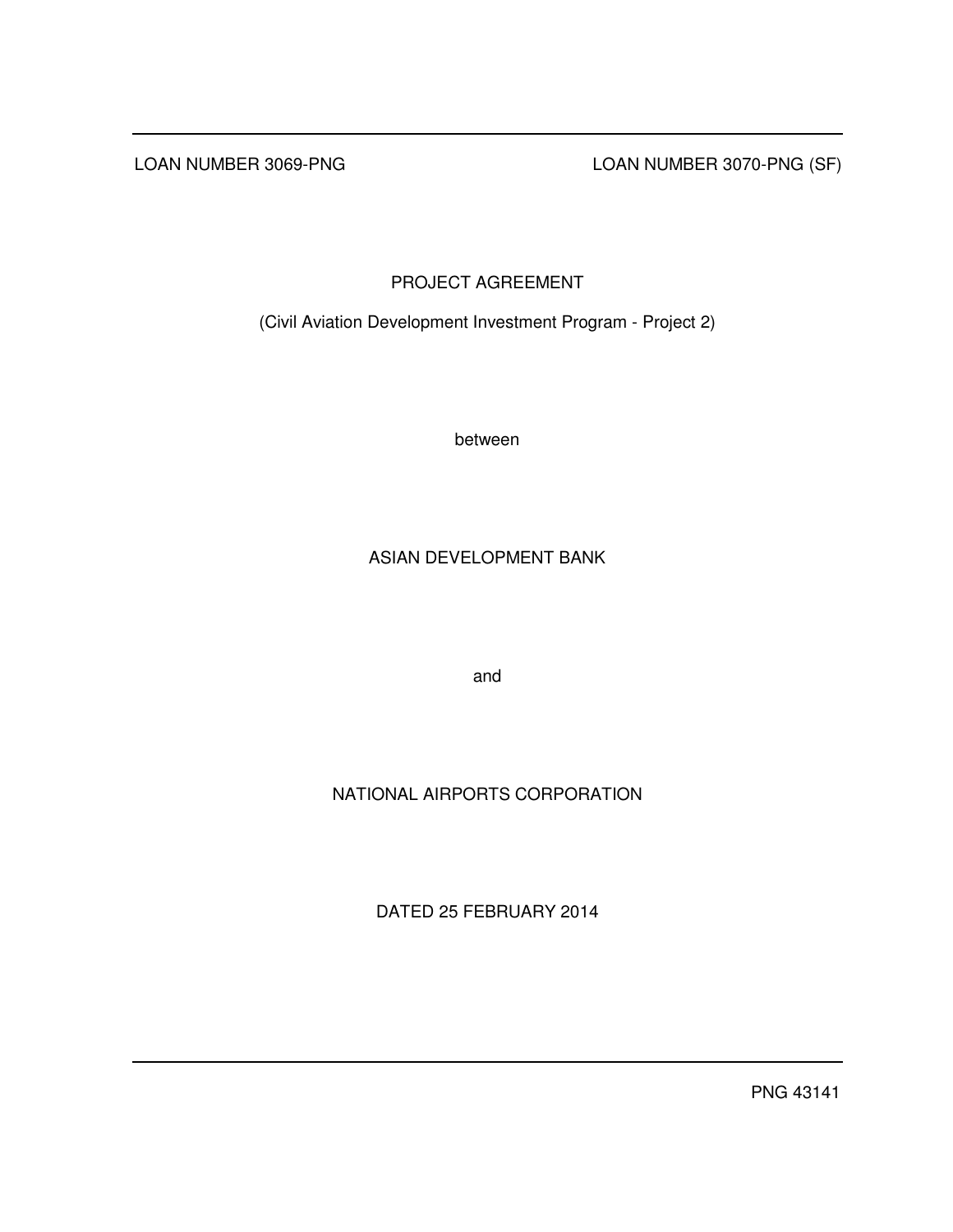## **PROJECT AGREEMENT**

 PROJECT AGREEMENT dated 25 FEBRUARY 2014 between ASIAN DEVELOPMENT BANK ("ADB") and NATIONAL AIRPORTS CORPORATION ("NAC").

### **WHEREAS**

 (A) by a loan agreement of even date herewith between the Independent State of Papua New Guinea ("Borrower") and ADB ("Ordinary Operations Loan Agreement"), ADB has agreed to make to the Borrower a loan ("Ordinary Operations Loan") of one hundred and fifteen million Dollars (\$115,000,000) on the terms and conditions set forth in the Ordinary Operations Loan Agreement;

 (B) by a loan agreement of even date herewith between the Borrower and ADB ("Special Operations Loan Agreement", and together with the Ordinary Operations Loan Agreement, "Loan Agreements"), ADB has agreed to make to the Borrower a loan ("Special Operations Loan", and together with the Ordinary Operations Loan, "Loans") of nine million seven hundred seventy six thousand Special Drawing Rights (SDR9,776,000) on the terms and conditions set forth in the Special Operations Loan Agreement;

 (C) ADB has agreed to make the Loans only on the condition that the proceeds of the Loans be made available to NAC and that NAC agrees to undertake certain obligations towards ADB set forth herein; and

(D) NAC, in consideration of ADB entering into the Loan Agreements with the Borrower, has agreed to undertake the obligations hereinafter set forth;

NOW THEREFORE the parties hereto agree as follows:

## **ARTICLE I**

### **Definitions**

Section 1.01. (a) Wherever used in this Project Agreement, unless the context otherwise requires, the several terms defined in the Loan Agreements and in the Loan Regulations (as defined in each of the Loan Agreements) have the respective meanings therein set forth.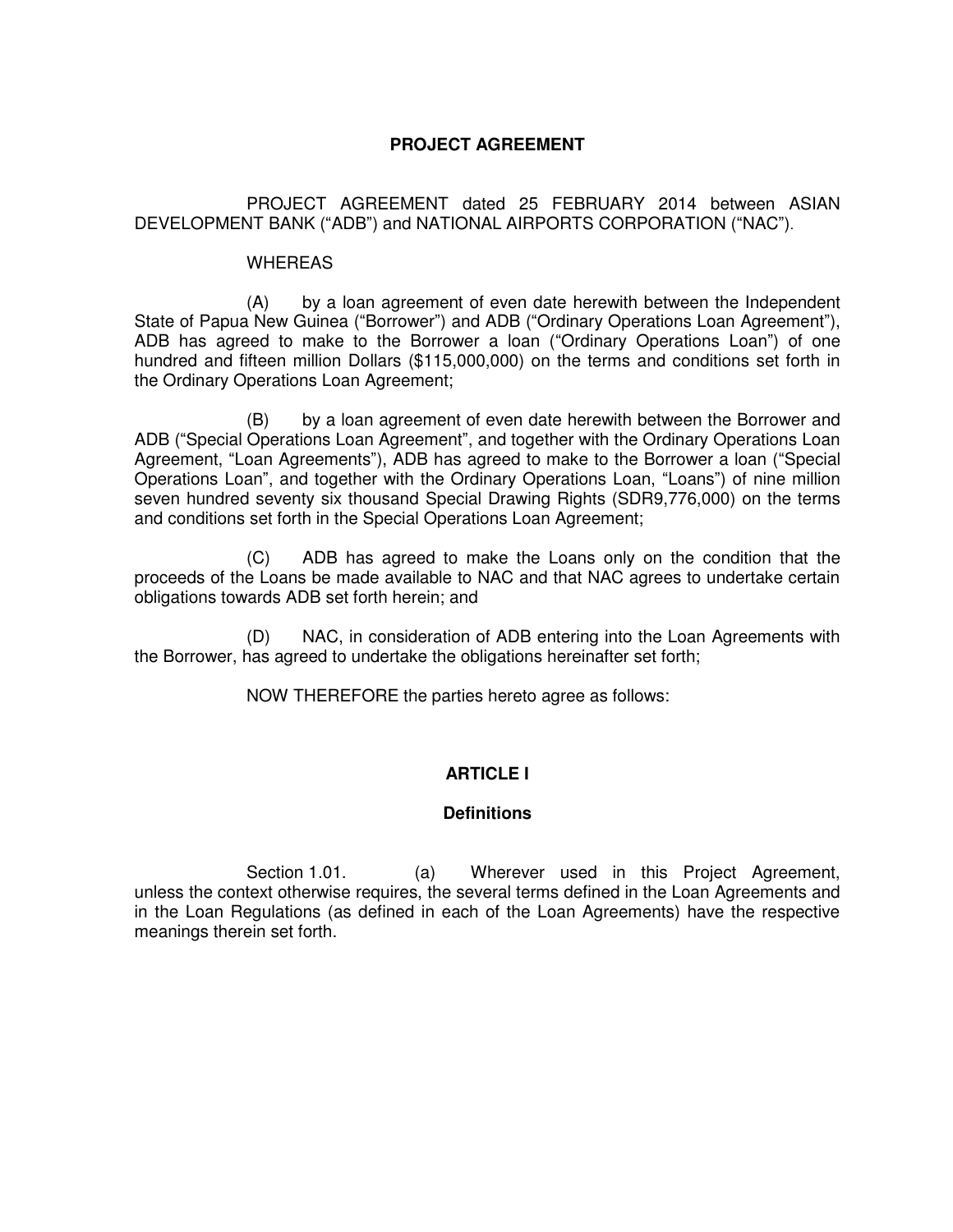### **ARTICLE II**

#### **Particular Covenants**

Section 2.01. (a) NAC shall carry out the Project with due diligence and efficiency, and in conformity with sound applicable technical, financial, business, and development practices.

 (b) In the carrying out of the Project and operation of the Project facilities, NAC shall perform all obligations set forth in the Loan Agreements to the extent that they are applicable to NAC.

Section 2.02. NAC shall make available, promptly as needed, and on terms and conditions acceptable to ADB, the funds, facilities, services, land and other resources as required, in addition to the proceeds of the Loans, for the carrying out of the Project.

 Section 2.03. (a) In the carrying out of the Project, NAC shall employ competent and qualified consultants and contractors, acceptable to ADB, to an extent and upon terms and conditions satisfactory to ADB.

 (b) Except as ADB may otherwise agree, NAC shall procure all items of expenditures to be financed out of the proceeds of the Loans in accordance with the provisions of Schedule 4 to the Special Operations Loan Agreement. ADB may refuse to finance a contract where any such item has not been procured under procedures substantially in accordance with those agreed between the Borrower and ADB or where the terms and conditions of the contract are not satisfactory to ADB.

 Section 2.04. NAC shall carry out the Project in accordance with plans, design standards, specifications, work schedules and construction methods acceptable to ADB. NAC shall furnish, or cause to be furnished, to ADB, promptly after their preparation, such plans, design standards, specifications and work schedules, and any material modifications subsequently made therein, in such detail as ADB shall reasonably request.

Section 2.05. (a) NAC shall take out and maintain with responsible insurers, or make other arrangements satisfactory to ADB for, insurance of Project facilities to such extent and against such risks and in such amounts as shall be consistent with sound practice.

 (b) Without limiting the generality of the foregoing, NAC undertakes to insure, or cause to be insured, the Goods to be imported for the Project against hazards incident to the acquisition, transportation and delivery thereof to the place of use or installation, and for such insurance any indemnity shall be payable in a currency freely usable to replace or repair such Goods.

Section 2.06. NAC shall maintain, or cause to be maintained, records and accounts adequate to identify the items of expenditure financed out of the proceeds of the Loans, to disclose the use thereof in the Project, to record the progress of the Project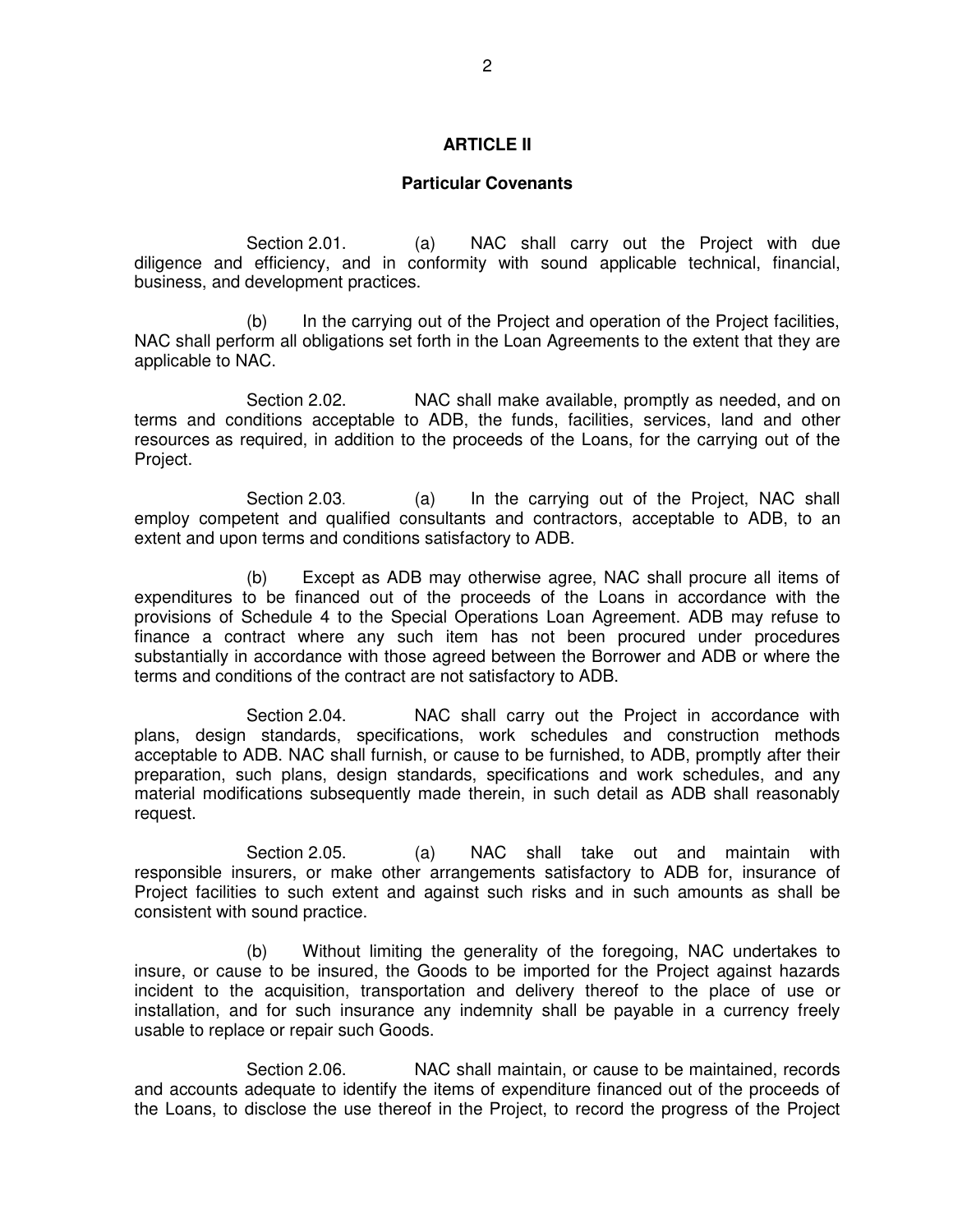(including the cost thereof) and to reflect, in accordance with consistently maintained sound accounting principles, its operations and financial condition.

Section 2.07. (a) ADB and NAC shall cooperate fully to ensure that the purposes of the Loans will be accomplished.

 (b) NAC shall promptly inform ADB of any condition which interferes with, or threatens to interfere with, the progress of the Project, the performance of its obligations under this Project Agreement, or the accomplishment of the purposes of the Loans.

 (c) ADB and NAC shall from time to time, at the request of either party, exchange views through their representatives with regard to any matters relating to the Project, NAC and the Loans.

Section 2.08. (a) NAC shall furnish to ADB all such reports and information as ADB shall reasonably request concerning (i) the Loans and the expenditure of the proceeds thereof; (ii) the items of expenditure financed out of such proceeds; (iii) the Project; (iv) the administration, operations and financial condition of NAC; and (v) any other matters relating to the purposes of the Loans.

 (b) Without limiting the generality of the foregoing, NAC shall furnish to ADB periodic reports on the execution of the Project and on the operation and management of the Project facilities. Such reports shall be submitted in such form and in such detail and within such a period as ADB shall reasonably request, and shall indicate, among other things, progress made and problems encountered during the period under review, steps taken or proposed to be taken to remedy these problems, and proposed program of activities and expected progress during the following period.

 (c) Promptly after physical completion of the Project, but in any event not later than 3 months thereafter or such later date as ADB may agree for this purpose, NAC shall prepare and furnish to ADB a report, in such form and in such detail as ADB shall reasonably request, on the execution and initial operation of the Project, including its cost, the performance by NAC of its obligations under this Project Agreement and the accomplishment of the purposes of the Loans.

Section 2.09. (a) NAC shall (i) maintain separate accounts and records for the Project; (ii) prepare annual financial statements for the Project in accordance with accounting principles acceptable to ADB; (iii) have such financial statements for the Project audited annually by independent auditors whose qualifications, experience and terms of reference are acceptable to ADB, in accordance with international standards for auditing or the national equivalent acceptable to ADB; (iv) as part of each such audit, have the auditors prepare a report (which includes the auditors' opinion on the financial statements, use of the Loan proceeds and compliance with the financial covenants of the Loan Agreements) and a management letter (which sets out the deficiencies in the internal control of the Project that were identified in the course of the audit, if any); and (v) furnish to ADB, no later than 6 months after the close of the fiscal year to which they relate, copies of such audited financial statements, audit report and management letter, all in the English language, and such other information concerning these documents and the audit thereof as ADB shall from time to time reasonably request.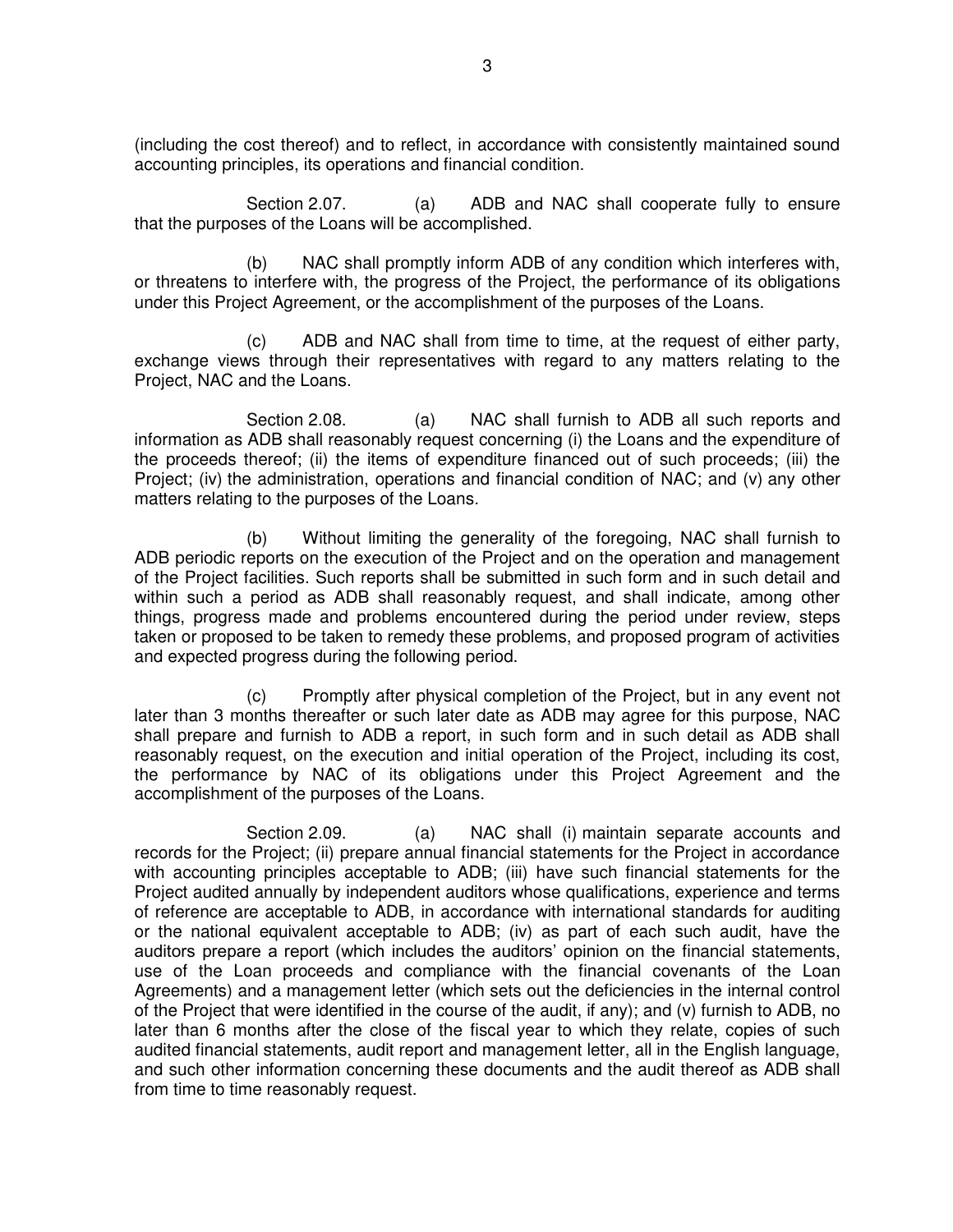(b) ADB shall disclose the annual audited financial statements for the Project and the opinion of the auditors on the financial statements within 30 days of the date of their receipt by posting them on ADB's website.

(c) In addition to annual audited financial statements referred to in subsection (a) hereinabove, NAC shall (i) provide its annual financial statements prepared in accordance with national accrual-based financing reporting standards acceptable to ADB; (ii) have its financial statements audited annually by independent auditors whose qualifications, experience and terms of reference are acceptable to ADB, in accordance with international standards for auditing or the national equivalent acceptable to ADB; and (iii) furnish to ADB, no later than 1 month after approval by the relevant authority, copies of such audited financial statements in the English language and such other information concerning these documents and the audit thereof as ADB shall from time to time reasonably request.

 (d) NAC shall enable ADB, upon ADB's request, to discuss the financial statements for the Project and NAC and its financial affairs where they relate to the Project with the auditors appointed by NAC pursuant to subsections (a)(iii) and (c) hereinabove, and shall authorize and require any representative of such auditors to participate in any such discussions requested by ADB. This is provided that such discussions shall be conducted only in the presence of an authorized officer of NAC, unless NAC shall otherwise agree.

 Section 2.10. NAC shall enable ADB's representatives to inspect the Project, the Goods, Works and any relevant records and documents.

Section 2.11. (a) NAC shall, promptly as required, take all action within its powers to maintain its corporate existence, to carry on its operations, and to acquire, maintain and renew all rights, properties, powers, privileges and franchises which are necessary in the carrying out of the Project or in the conduct of its operations.

 (b) NAC shall at all times conduct its operations in accordance with sound applicable technical, financial, business, development and operational practices, and under the supervision of competent and experienced management and personnel.

 (c) NAC shall at all times operate and maintain its plants, equipment and other property, and from time to time, promptly as needed, make all necessary repairs and renewals thereof, all in accordance with sound applicable technical, financial, business, development, operational and maintenance practices.

 Section 2.12. Except as ADB may otherwise agree, NAC shall not sell, lease or otherwise dispose of any of its assets which shall be required for the efficient carrying on of its operations or the disposal of which may prejudice its ability to perform satisfactorily any of its obligations under this Project Agreement.

 Section 2.13. Except as ADB may otherwise agree, NAC shall apply the proceeds of the Loans to the financing of expenditures on the Project in accordance with the provisions of the Loan Agreements and this Project Agreement, and shall ensure that all items of expenditures financed out of such proceeds are used exclusively in the carrying out of the Project.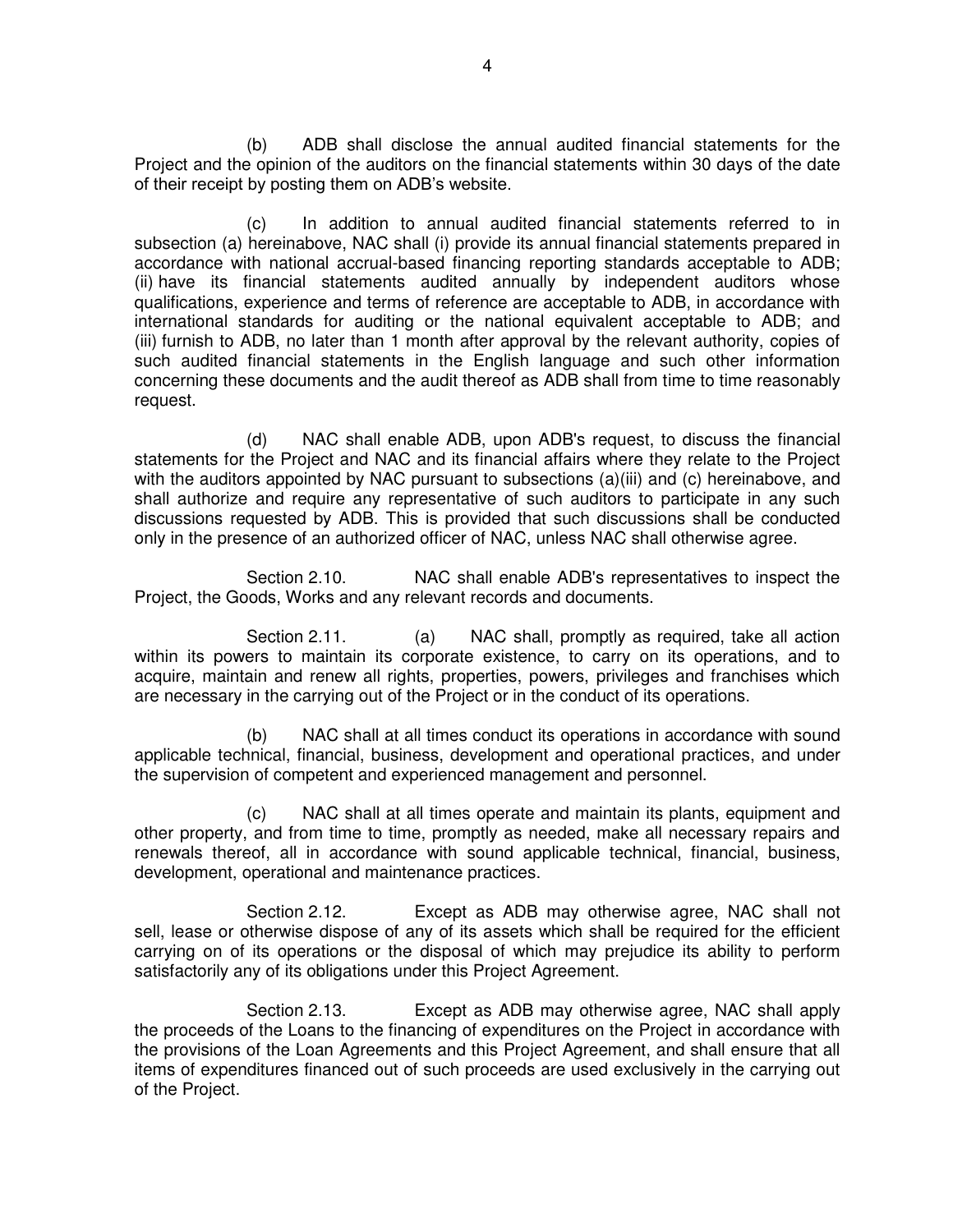Section 2.14. NAC shall promptly notify ADB of any proposal to amend, suspend or repeal any provision of its constitutional documents, which, if implemented, could adversely affect the carrying out of the Project or the operation of the Project facilities. NAC shall afford ADB an adequate opportunity to comment on such proposal prior to taking any affirmative action thereon.

#### **ARTICLE III**

#### **Effective Date; Termination**

Section 3.01. This Project Agreement shall come into force and effect on the date on which the Loan Agreements have come into force and effect. ADB shall promptly notify NAC of such date.

Section 3.02. This Project Agreement and all obligations of the parties hereunder shall terminate on the date on which the Loan Agreements shall terminate in accordance with their terms.

Section 3.03. All the provisions of this Project Agreement shall continue in full force and effect notwithstanding any cancellation or suspension under the Loan Agreements.

#### **ARTICLE IV**

#### **Miscellaneous**

Section 4.01. Any notice or request required or permitted to be given or made under this Project Agreement and any agreement between the parties contemplated by this Project Agreement shall be in writing. Such notice or request shall be deemed to have been duly given or made when it shall be delivered by hand, mail or facsimile to the party to which it is required or permitted to be given or made at its address hereinafter specified, or at such other address as such party shall have designated by notice to the party giving such notice or making such request. The addresses so specified are:

### For ADB

Asian Development Bank 6 ADB Avenue Mandaluyong City 1550 Metro Manila **Philippines**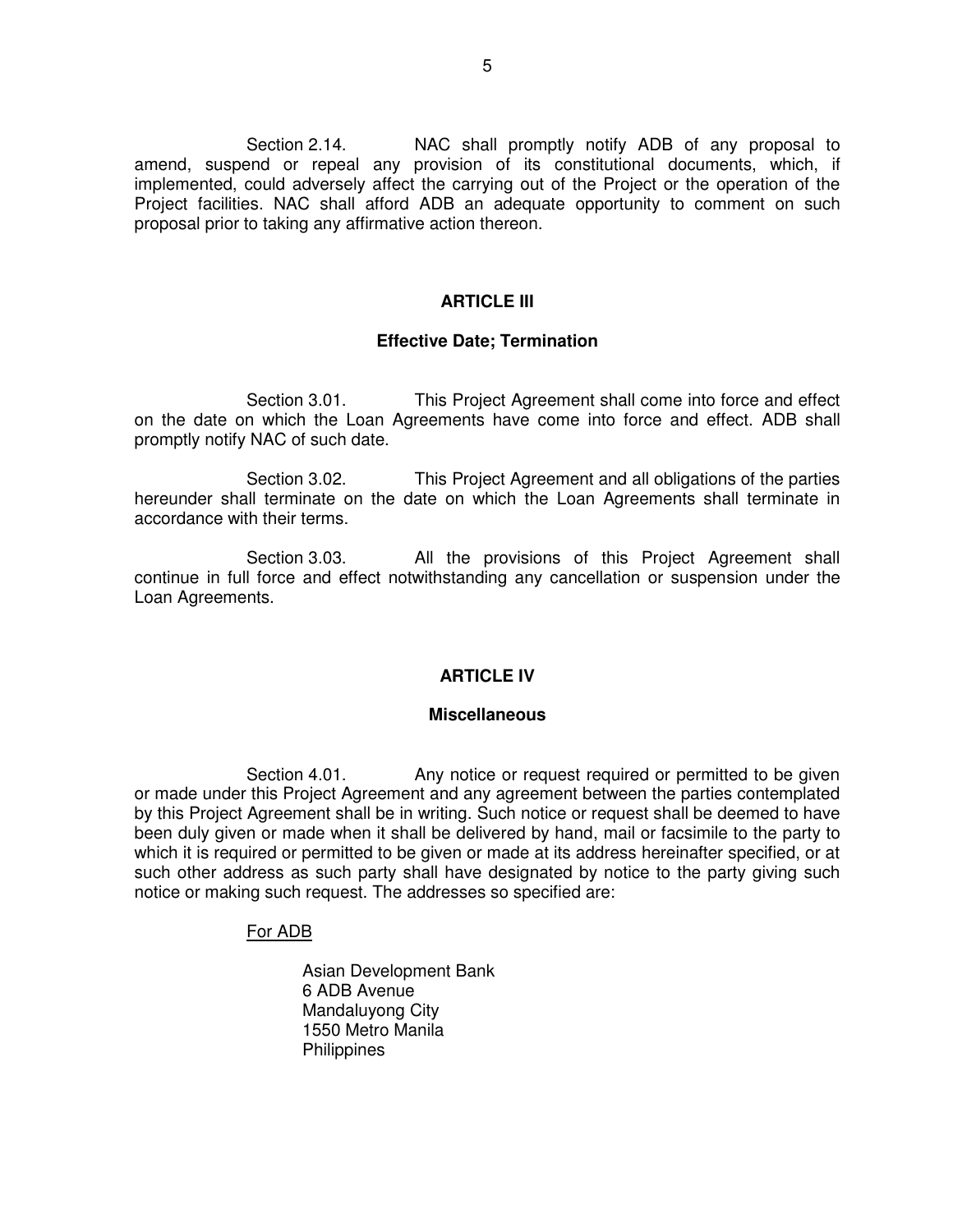Facsimile Numbers:

 +63 2 636-2444 +63 2 636-2446.

For NAC

 National Airports Corporation P.O. Box 684 Boroko, National Capital District Papua New Guinea

Facsimile Number:

+675 325-0870.

Section 4.02. (a) Any action required or permitted to be taken, and any documents required or permitted to be executed, under this Project Agreement or under Section 7.01 of the Loan Agreements by or on behalf of NAC may be taken or executed by the Chairperson of the NAC Board or by such other person or persons as he or she shall so designate in writing notified to ADB.

 (b) NAC shall furnish to ADB sufficient evidence of the authority of each person who will act under subsection (a) hereinabove, together with the authenticated specimen signature of each such person.

Section 4.03. No delay in exercising, or omission to exercise, any right, power or remedy accruing to either party under this Project Agreement upon any default shall impair any such right, power or remedy or be construed to be a waiver thereof or an acquiescence in such default; nor shall the action of such party in respect of any default, or any acquiescence in any default, affect or impair any right, power or remedy of such party in respect of any other or subsequent default.